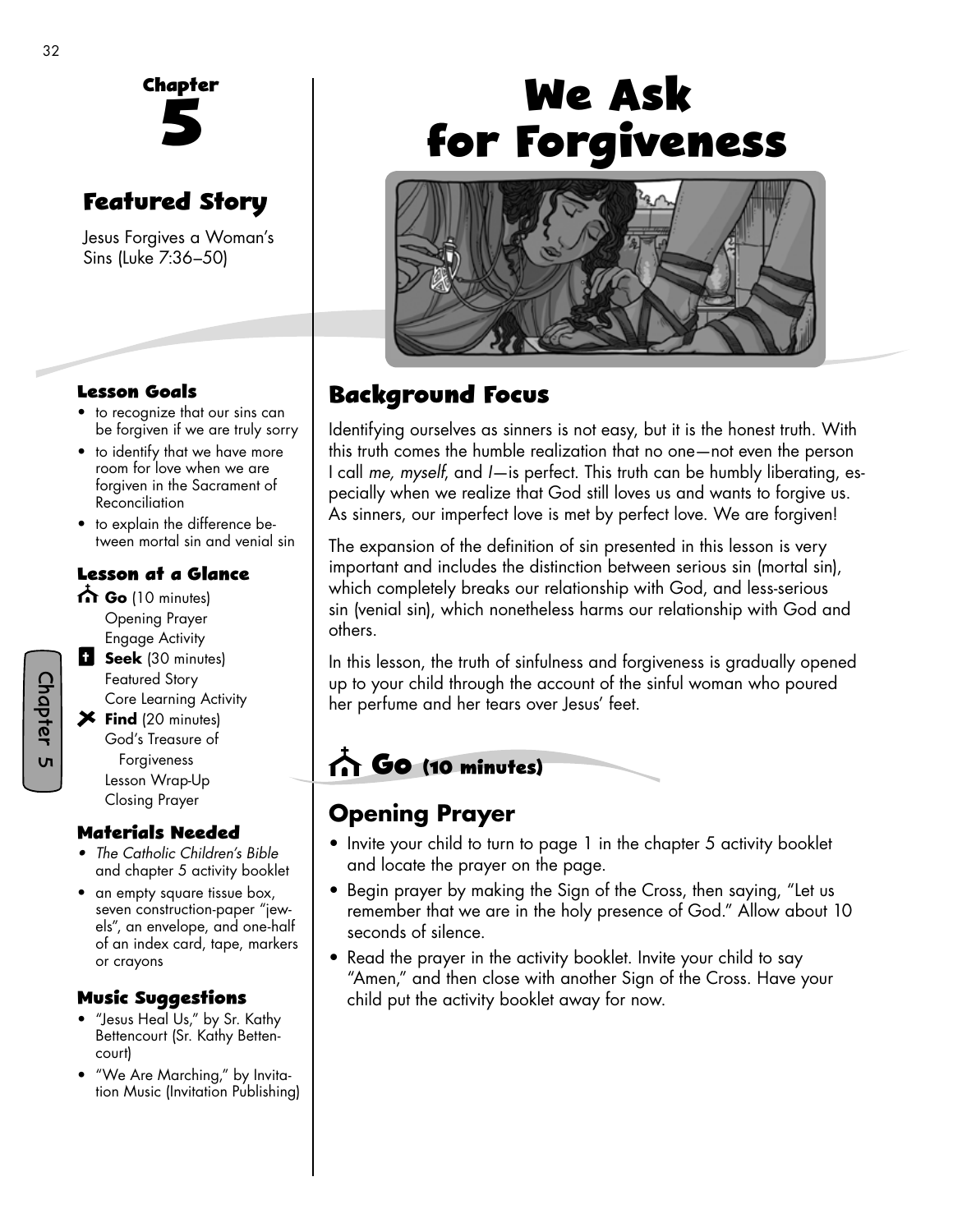# **Engage Activity**

- Ask your child to think about everything they own—their clothes, their toys, their books, their electronic devices. Have them share what their most treasured possession is and where they keep it. Record their answers on a piece of paper.
- Explain that some people keep their most treasured possessions at the bank, in a special box. Continue with the following points:
	- ¾ People sometimes keep their jewelry at the bank so the jewelry will be safe at all times.
	- ¾ People sometimes keep important papers at the bank, so that they will not be lost or burned up in a fire.
	- ¾ Other people keep special boxes at home for their most treasured possessions.
- Tell your child that today they will learn about a woman who was so sorry for her sins that she gave her most precious possession to Jesus.
- Ask your child if they would be willing to give their most precious possession to Jesus. Remind them that Jesus does not really want or need what we have. Explain that he wants us to love God, ourselves, and others. Tell the children that Jesus wants us to be truly sorry, to not sin again, to do our penance, and to follow his command of love.

# **Seek (30 minutes)**

### **Featured Story**

- Invite your child to find Luke 7:36–50 in *The Catholic Children's Bible* (page 1595).
- Direct your child to turn the page to the Featured Story on page 1596 and place an "I found it!" sticker on the page. Tell them that the words between the leaves on the page are a shortened version of the Scripture story on the previous page.
- Ask your child what they think the woman in the artwork on pages 1596–1597 is doing.
- Invite your child to read the title of the Featured Story. Explain that we do not know who the woman is, or what her name is, but she could

have been Mary Magdalene, the woman who saw the Risen Jesus in the garden. Recall that you read the account of Mary Magdalene and the Risen Jesus in the first chapter.

- Read the Bible story aloud (either the short version on page 1596 or the longer version, Luke 7:36–50, on the previous page). Then ask several questions to check for comprehension, such as these:
	- ° Where was Jesus in this story? *(eating at the house of a Pharisee)*
	- ° Who came in with a special alabaster jar? *(a woman)*
	- ° What was in the jar? *(perfume)*
	- ° What was the woman doing at first? *(crying and wetting Jesus' feet with her tears)*
	- ° What did the woman do next? *(She dried his feet with her hair, kissed them, and poured the perfume on them.)*
	- ° What did she show by doing this? *(her great love)*
	- ° What did Jesus say to her? *("Your sins are forgiven.")*
- Explain that like the woman in the story, we have room in our hearts for two things: love and sin. Remind your child that sin is anything we think, say, or do that goes against God's Law, especially the commandment of love. The more love we have, the less room we have for sin. The more sin we have—the more meanness and selfishness—the less room we have for love. When we are forgiven in the Sacrament of Reconciliation, we have more room for love.
- Have your child turn to page 2 in the activity booklet and complete the activity with their Bible open. *Answers: "In that town was a woman who lived a sinful life. She heard that Jesus was eating in the Pharisee's house, so she brought an alabaster jar full of perfume and stood behind Jesus, by his feet, crying and wetting his feet with her tears. Then she dried his feet with her hair, kissed them, and poured the perfume on them. [Jesus said] 'The great love she has shown proves that her many sins have been forgiven. . . .' Then Jesus said to the woman, 'Your sins are forgiven.'"*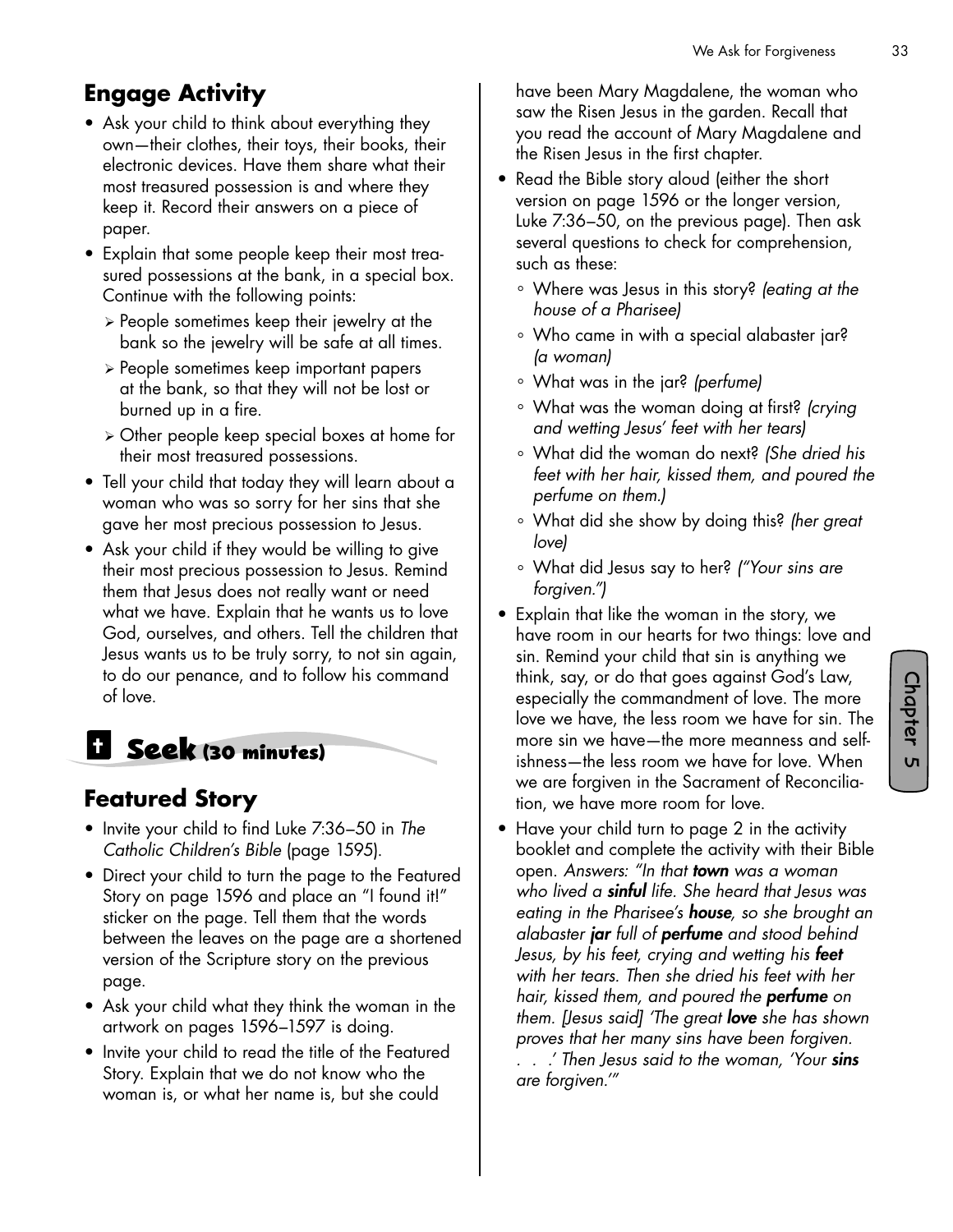#### **Understand It!**

- Read aloud Understand It! on page 1597, or invite your child to read it.
- Invite your child to summarize what they just heard, asking key questions about the reading to check for comprehension.
- Review these key points:
	- ° Jesus is a friend to sinners and forgives them.
	- ° This woman was sorry for her sins. She had true contrition, true sorrow for her sins.
	- ° She showed her sorrow and love with her tears, kisses, and gift of perfume.
	- ° Jesus forgave this woman's sins.

#### **Live It!**

- Invite your child to read Live It! on page 1597 or read it aloud yourself.
- Explain that the Jesus Prayer can be said anytime or in any place, and that some people carry a circle of ten beads with them, called "Jesus beads," so that they can move their fingers from bead to bead as they pray.
- You may want to ask your child to say the Jesus Prayer with you now, ten times, using their fingers as "beads."
- Assure your child that Jesus will always forgive them if they are sorry.

#### **Tell It!**

- Ask your child to look at the images in Tell It! on page 1597.
- Invite your child to use the images to retell the Bible reading as best they can.
- Have your child use some of the smaller stickers to mark parts of the Featured Story pages that capture their interest. Remind them to save enough stickers to use on the remaining chapters.

# **Core Learning Activity**

#### **A Treasure Box of Love**

- Remind your child that the sinful woman gave her greatest treasure to Jesus to show her sorrow and love. Explain that Jesus forgave her sins, not because she gave her treasure, but because she had great love. Help your child understand that her love was a greater treasure than her perfume. Tell your child that we too can have the great treasure of love and offer this love to Jesus by doing good things for others.
- Give your child a tissue box, one-half of an index card, a small envelope, and seven paper "jewels". Cut out the "jewels" ahead of time. Each should be about 2 inches long or about 2 inches in diameter. Of the seven jewels, two should be "diamonds" (a diamond shape cut from white paper), two should be "rubies" (a round shape cut from red paper), two should be "turquoise stones" (an oval shape cut from turquoise paper), and one should be a "gold bar" (a rectangle cut from gold or yellow paper). Ask your child to write their name on the envelope, and to keep the paper jewels in the envelope.
- Ask your child to write "My Treasure Box" on the one-half index card. This should be taped to the front of the tissue box.
- Explain that each paper jewel represents a real jewel. Tell your child that there are seven of them, one for each day of the week. Name each jewel with a day of the week. Ask your child, starting today, to write something good that they did for someone else on a jewel each day. *(Suggestions: "I helped clear the table without being asked"; "I read a storybook to my baby cousin.")* Explain that they may make more jewels if they want to put more "treasure" into their boxes.
- Invite your child to give examples of good actions they might write on their jewels. Encourage your child to be alert to small things they can do to help others. Explain that love is often expressed in small and helpful ways.
- Remind your child that the more we love, the less room we have for sin in our hearts. Tell them that Jesus will always forgive our sins if we ask him.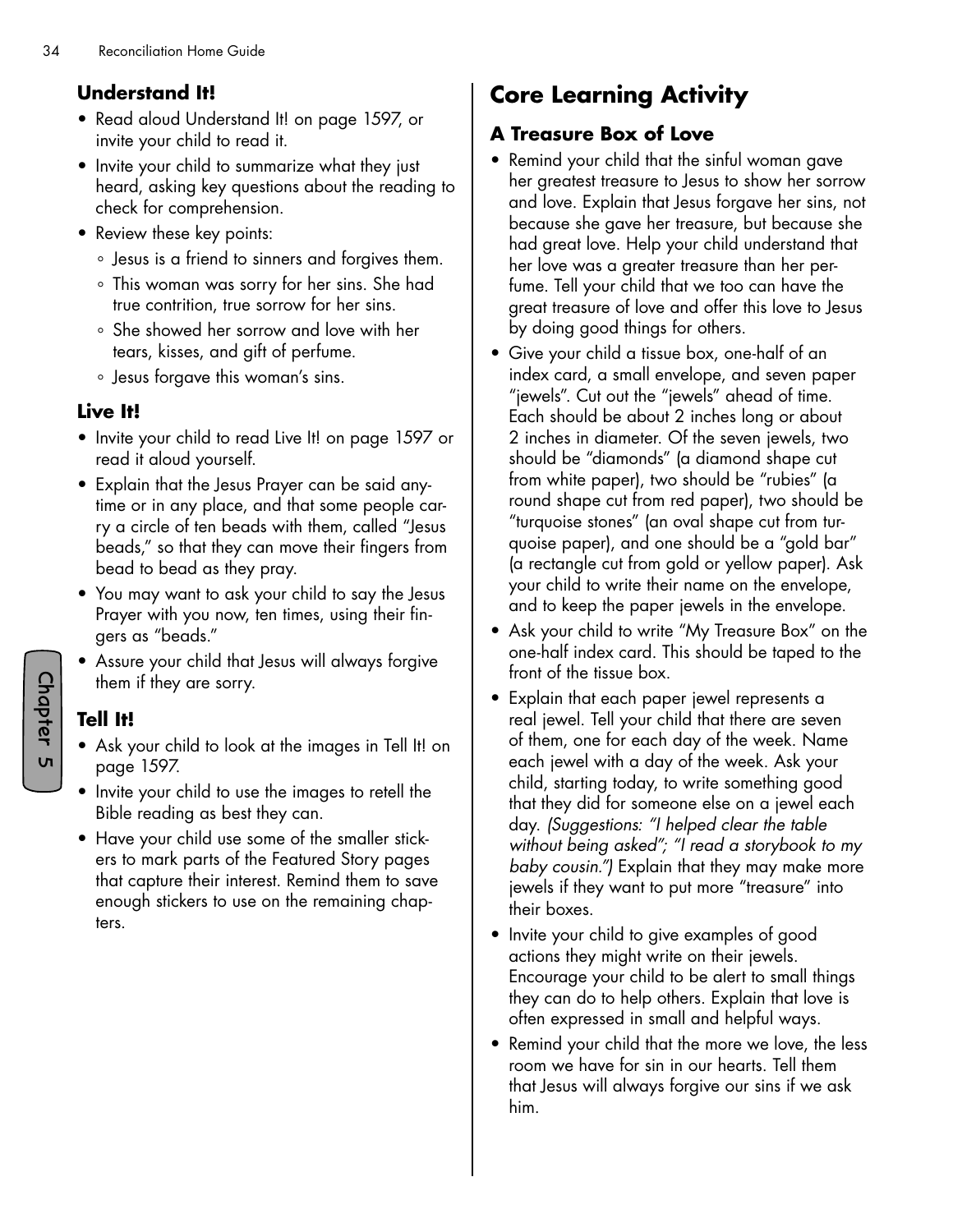# **Find (20 minutes)**

### **God's Treasure of Forgiveness**

- Explain that the sinful woman gave her greatest treasure—her love—to Jesus, so he forgave her all of her sins. Recall that sin is doing something that is against love. Remind your child that sin is a thought, word, or action that goes against God's Law, especially the commandment of love.
- Tell your child that there are two kinds of sin: **mortal sin** and **venial sin**. Write both of these terms on a piece of paper, leaving space for examples to come.
- Introduce the definition of *mortal sin,* giving examples:
	- ¾ Mortal sin is a serious sin, committed on purpose, that completely breaks our loving relationship with God. Mortal sin is a serious sin against the Ten Commandments and against God's Law of Love. Mortal sin is a sin like murder. *(Write this on the paper.)* We sin by taking another's life. Or, we can sin against God by refusing to worship him as he deserves. We can refuse to go to Mass on Sunday or on Holy Days of Obligation. *(Write this on the paper. The Holy Days of Obligation can be found on page 1991 in*  The Catholic Children's Bible*.)*
	- ¾ Mortal sin cannot be committed by accident. It is very serious. To commit a mortal sin, you must first *know* it is a mortal and serious sin, you must *want to do it*, and you must *freely* do it.
	- $\triangleright$  If we commit a mortal sin and are sorry for it afterward, we must go to confession as soon as possible. We have broken our loving relationship with God, and we must ask forgiveness.
- Introduce the definition of *venial sin* by explaining that a venial sin is a less serious sin that weakens, but does not completely break, our loving relationship with God.
- Expand on this definition with the following explanation and examples:
	- ¾ Venial sin cannot be committed by accident. We must know something is a sin, must want to do it, and then do it freely. Venial sins are the kinds of sin that we might commit in our everyday lives. Some examples are: talking back to our parents and being sassy and rude, fighting with our brothers and sisters, cheating on a test, taking something that does not belong to us. *(Write these on the paper and others that may apply to your child.)*
	- ¾ Even though venial sin is "less serious," we want to avoid it, because we do not want to harm our loving relationship with God or others the least little bit.
- Explain that venial sin is something that we can confess in the Sacrament of Reconciliation, and we can ask God to forgive us. The sacrament helps us to be better and to follow Jesus more closely.
- Tell your child that there are other ways that venial sin is forgiven. We can also ask God to forgive us at the beginning of every Mass, in the Penitential Act. We can ask God to forgive us in our private prayer. Emphasize that the best way to receive God's forgiveness is in the Sacrament of Reconciliation, because the grace we receive from this sacrament helps us to grow in God's love.

- Invite your child to turn to page 3 in the activity booklet and complete the activity. *Answers: 1. freely, 2. as soon as possible, 3. weakens,* 
	- *4. Reconciliation, 5. grace*